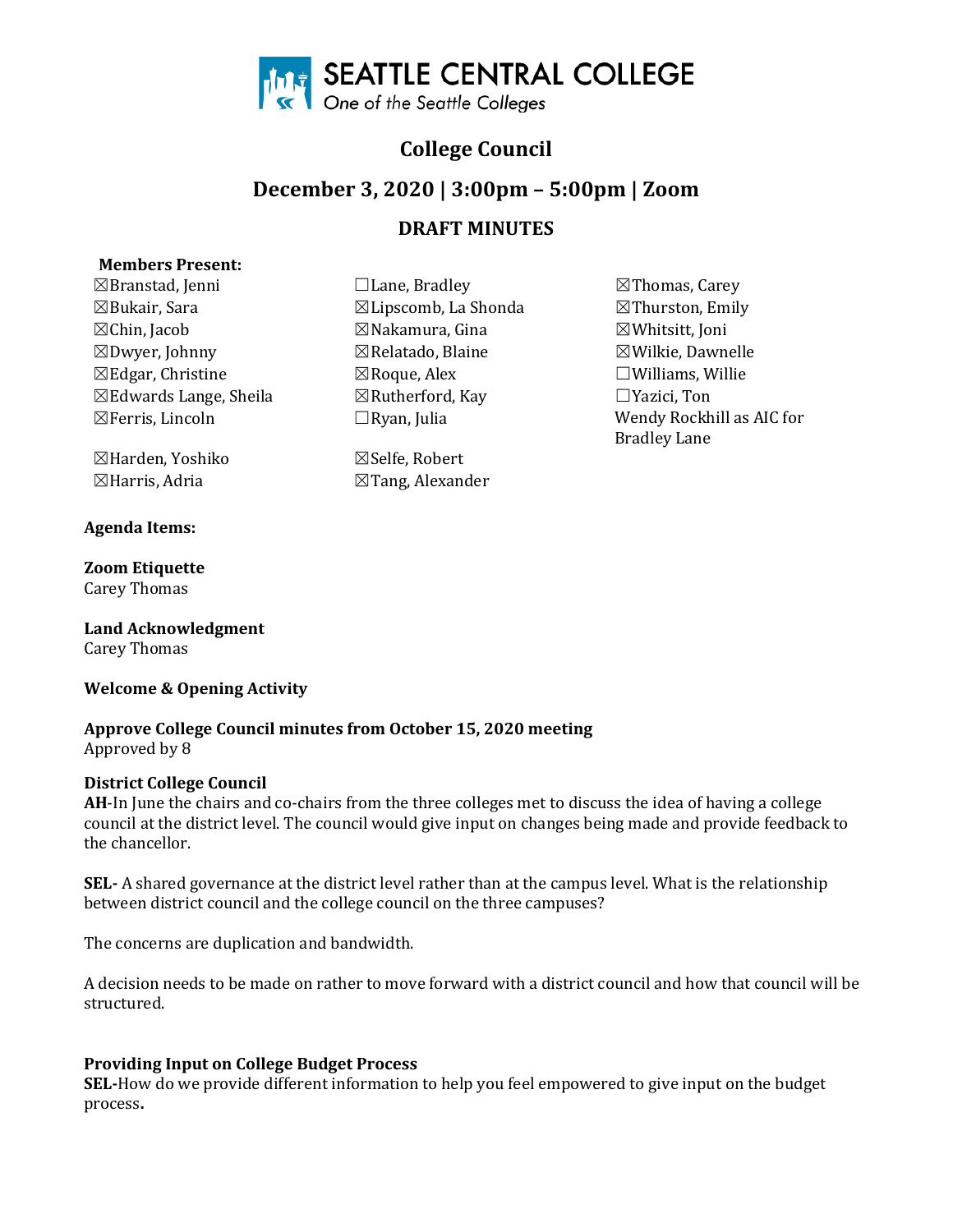Next steps:

- Give access to the budget to all council members not just Resource Allocation
- Have a budget 101 with the council once a year or once a quarter
- Have budget from board meeting available to council and be a standing agenda item to discuss
- Ask critical questions and push for transparency

## **Single Accreditation**

**SEL**-The Chancellor will be working with the president at North to put together a presentation on what should be considered if we move to a single accreditation.

As a shared governance at Seattle Central we should also provide input on single accreditation. The discussion will take place during the May Board of Trustees meeting and we want our input to be included in the presentation.

Next steps:

- Go to your constituencies and gather information about the single accreditation-pros and cons
- Be prepared to have a structured conversation regarding single accreditation at council meetings

#### **ctcLink Updates**

ctc link is a major transition of all the data systems. The transition from the old system to the new system will take place February 22.

Seattle Colleges is two weeks behind others in our deployment group due to holiday and testing. Another factor is the security protocols that every user needs to access testing was not working correctly.

Access to e-forms will be turned off January 15. Departments that have hires shifting in a in a pay scale or a job classification, must have it done before January 15.

Once the conversion takes place, timesheets must be turned in on time. There will be no emergency checks distributed. There will be some disruption during the go live date and can happen up to two weeks after.

## **College Council Workgroup Updates**

#### **Resource Allocation**

**DW**-met briefly to cover the role of the committee. Ask for more budget information to start recommendations.

## **Critical Issues**

**YH**-For the past two years the work has primarily been around the student experience the student focus groups project. This year the focus groups project will partner with ASC student council. By ASC taking the lead this will build partnership and some capacity for to do other things besides the focus groups.

Planning for an early Spring launch of focus groups will take place in the winter.

Topics:

• All gender restrooms